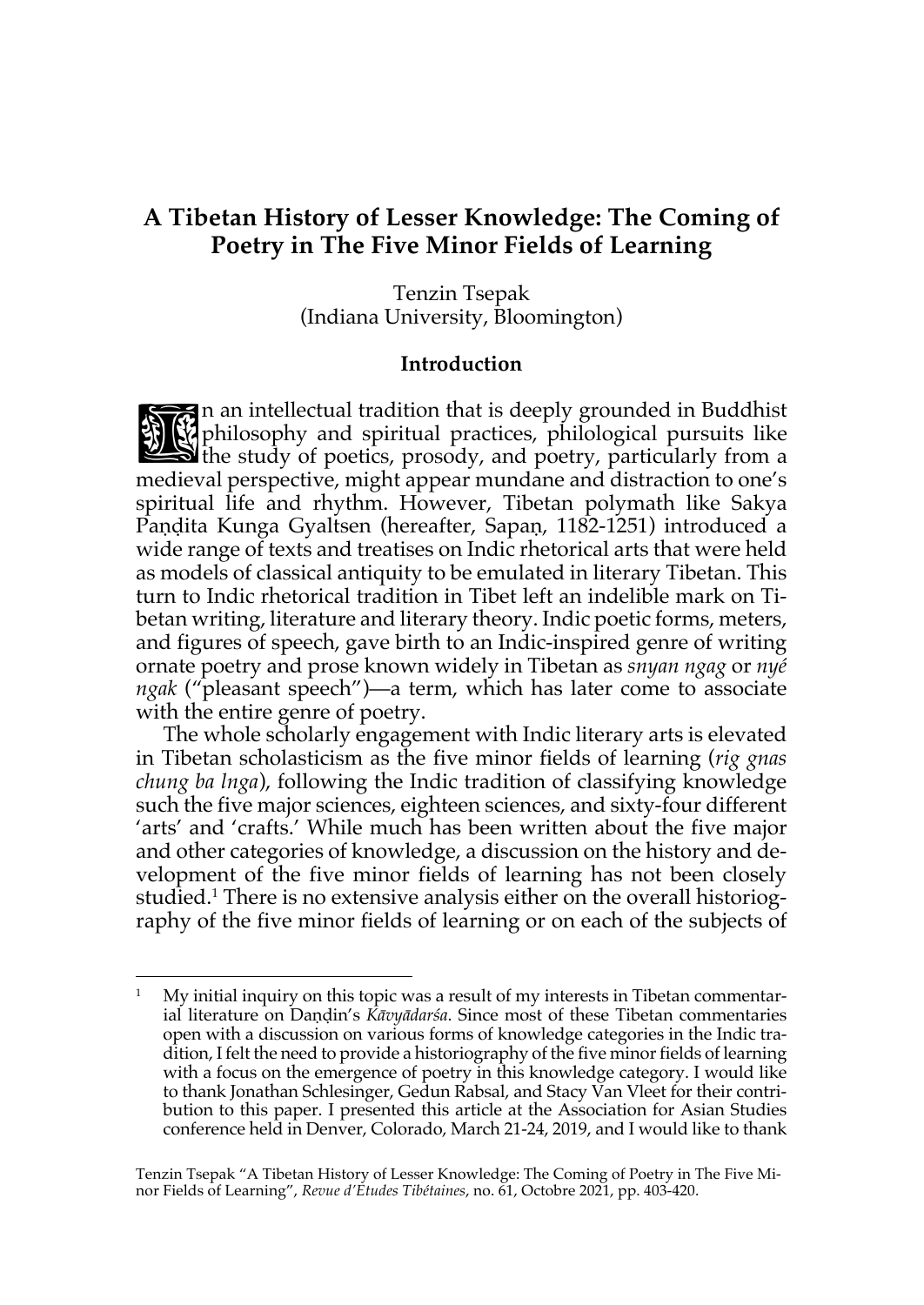the five minor categories. This paper, therefore, traces the origin of the five minor fields of learning with a specific focus on how "poetry" or *nyé ngak* as a form of knowledge emerged in this Tibetan Buddhist classification of knowledge. Using eighteenth century Khamtrul Tenzin Choekyi Nyima's (Khams sprul bstan 'dzin chos kyi nyi ma, 1730- 1779/1780) argument that instead of "poetry" (*nyé ngak*) it should be "poetics" (Tib. *tshig rgyan*; Skt. *alaṃkāra*) <sup>2</sup> in the five minor fields of learning, I argue that the enumeration of the five minor fields of learning underwent several iterations before arriving at what we now know as: *snyan ngag* (poetry, *kāvyā*), *sdeb sbyor* (prosody, *chandaḥ*), *mngon brjod* (lexicography, *abhidhâna*), *skar rtsis*(astrology, *jyotiṣa*), and *zlos gar* (dramaturgy, *nāṭaka*).3 Although, Tibetans attribute Sapaṇ as the founder of the five minor fields of learning, there is no philological reference in Sapaṇ's works about the comparative category of five major and minor fields. From what I have found, Pang Lotsāwa's (1276- 1342) classification of the five minor fields of learning is the earliest and probably closest to the original Indian classification. Later Tibetan intellectuals from the post-Pang restructured and reformulated these five minor fields of knowledge starting from Narthang Lotsāwa's  $(15<sup>th</sup>$ century), who excluded "poetics" and included "poetry". In this essay, I first discuss secondary scholarship on the five minor fields of learning in English that shows the different enumeration of the five minor fields of learning, and then explore when exactly did this comparative category of the five major sciences and minor fields of learning appear in the Tibetan intellectual tradition by going through some of the earliest works on the historiography of Tibetan literary arts (*rig gnas*, hereafter, *rikné*) by Taktsang Lotsāwa (Stag tshang lo tsā ba shes rab rin chen, 1405-1477), Dartod ('Dar stod dgra 'dul dbang po, date unknown but active in the  $16<sup>th</sup>$ -17<sup>th</sup> century), and Kālapāda (Dus 'khor zhabs drung,  $17<sup>th</sup>$  century), and bringing these texts in conversation with the Tibetan commentarial literature on Indic poetic treatise *Kāvyādarśa* (hereafter, *The Mirror*).

conference travel awards from Indiana University's the College Arts and Human-

ities Institute, and the East Asian Studies Center. 2 I am translating *alaṃkāra* as poetics for the Tibetan word *tshig rgyan*, but traditionally poetics in the Indic tradition was known by several different names at several different times, such as *kriyākalpa* or *kāvyakriyākalpa*. See Warder 1989:9. A more detailed analysis on the Tibetan word *tshig rgyan* or *tshig gi rgyan* remains to be done.<br>3 In the five minor fields of learning, the term is commonly used as a Tibetan equiv-

alent of the Sanskrit term *nāṭaka* (drama or play). Different characters in classical Sanskrit drama speak different Prakrit dialects as opposed to the protagonists who speak the "refined" Sanskrit language. See K. Mishra and Kapstein 2009. For more on the term *zlos gar* see Isabelle Henrion-Dourcy 2017.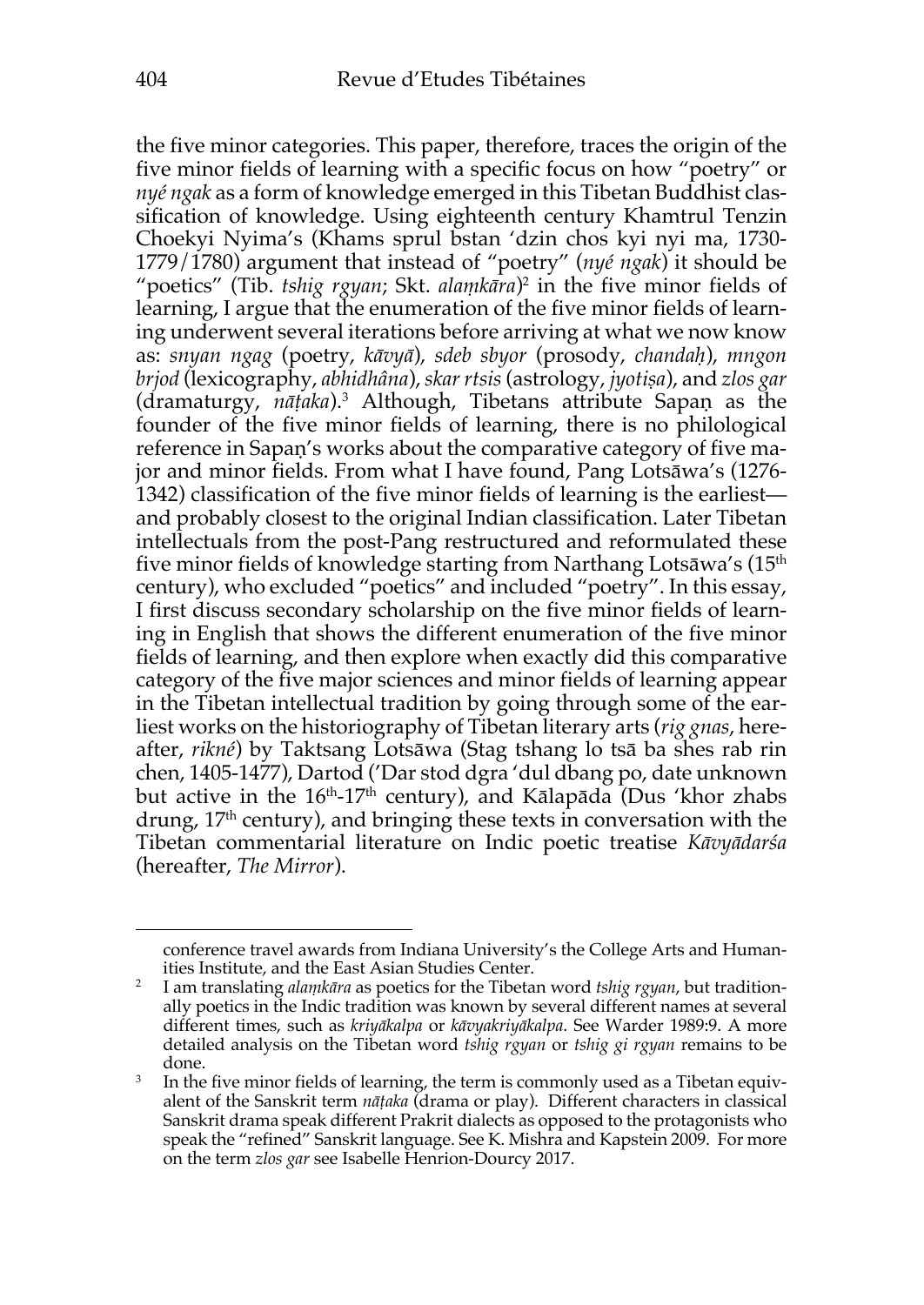### *Rikné:* **The Domains of Knowledge**

The Tibetan classification of knowledge springs from the Indic knowledge system commonly known as *Vidyāsthana Pañcavidyā* (*rig pa'i gnas lnga*); the actual provenance of this knowledge category, whether in Hinduism or Buddhism is not clear to me. <sup>4</sup> The Tibetan term *rig gnas* (*rikné*) is commonly used as a contraction of the phrase *rig pa'i gnas*, which means the domain or location or seats (*gnas*) of 'knowledge' (*rig pa*), and it is a direct rendering of the Sanskrit term *Vidyāsthana*. This term *rikné* first appeared in Tibetan sources in the eighth century lexicography Mahāvyutpatti (*Bye brag tu rtogs par byed pa chen po*) <sup>5</sup> that was compiled to help standardize Tibetan translations of the Sanskrit Buddhist texts:

- 1) The science of language (śabda vidyā Tib. sgra rig pa) 声明<sup>6</sup>
- 2) The science of logic (hetu vidyā Tib. tshad ma rig pa) 因明
- 3) The science of medicine (cikitsā vidyā Tib. gso ba rig pa) 医方 明
- 4) The science of fine arts and crafts (śilpa-karma-sthāna vidyā Tib. bzo rig pa) 工巧明
- 5) The science of spirituality (adhyātma vidyā Tib. nang don rig pa) 内明

While talking about the five sciences, authors in this tradition often quote the Sanskrit Buddhist text *Mahāyāna Sūtrālamkāra kārikā*, where Asaṅga (fl.  $4<sup>th</sup>$  century C.E.) wrote that the three purposes for the study of these fives sciences are: a) to refute others (by studying grammar and logic), b) to help others (by studying medicine and fine arts and crafts), and c) to achieve omniscience (by studying Buddhism).7 In the Tibetan tradition, the first four sciences is also referred to as a 'common fields of learning' (*thun mong rig gnas*) i.e. to be studied across various

<sup>&</sup>lt;sup>4</sup> According to Prof. Samdhong Rinpoche, the classification of Five Major Sciences is a uniquely Mahayana Buddhist tradition of classifying knowledge. See,

Rinpoche 2012:116–17.<br>This lexicography contains 285 topics with more than nine thousand entries.

 $\frac{6}{10}$  The Chinese translation was added along with the Mongolian and the Machu entries in the late eighteenth century under the auspices of the Third Changkya Rolpai Dorjee (Lcangs skya Qutugtu Lcangs rgya rol pa'i rdo rje, 1717-1786) at the Qing court. It is interesting to note that the Chinese word ming (明) is used for the translation of the Tibetan term rig pa, instead of xue (学)*.* See *Bstan 'gyur las sgra bye brag rtogs byed chen mo bod rgya shan sbyar ma*. 藏汉对照丹珠尔佛学分类词典

Anon 2001:93, 217.<br><sup>7</sup> For a more detailed discussion on this five major sciences, see Gold 2007:15.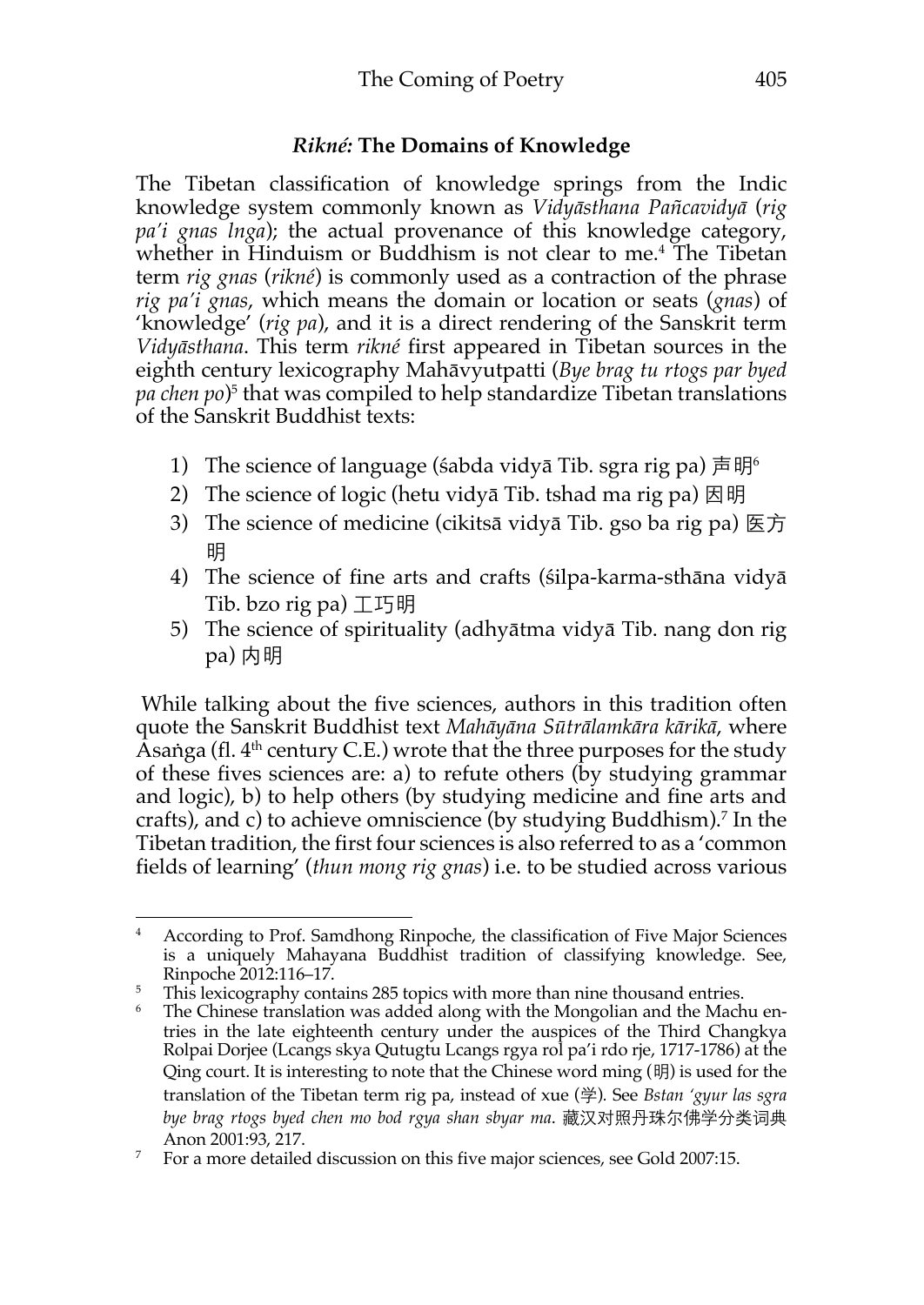Indic religious traditions while the fifth is 'exclusive' (*thung mong min pa'i rig gnas*) to the Buddhist tradition.8 It is generally believed that there are no forms of 'knowledge' that lie outside the domains of the five major sciences (*rig gnas che ba lnga*); as a matter of fact, all branches of traditional knowledge including the five minor fields of learning, eighteen sciences, fall under the umbrella of the five major sciences.<sup>9</sup> Entries on the five sciences, and the eighteen sciences (*rig pa'i gnas bco brgyad*) in this Sanskrit-Tibetan lexicography<sup>10</sup> makes the earliest reference of the *rikné* category in Tibetan literary tradition. However, with regard to the five minor fields of learning there was no mention of it in this Sanskrit-Tibetan lexicography, if this classification of knowledge was in practice in the Indic tradition. In fact, none of these major or minor classifications can be found in this eighth-century lexicography. So, when did this comparative category emerge? Who was the first Tibetan scholar to introduce this term the five minor fields of learning? Did Tibetans invent this classification of knowledge? And most importantly what is the historiography of the five minor fields of learning? These questions enrich our understanding about the history and development of this knowledge category in Tibet, and shed light on how Tibetan intellectuals set out to reconfigure and, later, attempt to formalize this knowledge category. Before going into the primary Tibetan sources let us take a quick look at the secondary scholarship on the five minor fields of learning in both English and secondary Tibetan sources.

Western scholarship on various aspects of Tibetan civilization peaked in the last several decades but there is no scholarship dedicated to the historiography of five minor fields of learning. Furthermore, when it comes to the enumeration of the five minor fields of learning, scholars have simply reproduced the following enumeration and there are very few discussions on what constitutes as the five minor fields of learning and how it changed over time. From Giuseppe Tucci up to now, Tibetan and Buddhist studies scholars listed slightly different enumeration of the five minor fields of learning:

<sup>&</sup>lt;sup>8</sup> KUN-SHES, p. 2.<br><sup>9</sup> ZHU-CHEN-RIG-GNAS, p. 8.

<sup>10</sup> See *Bye brag tu rtogs par byed pa chen po* in the miscellaneous volume 115 of the Tibetan Canon. Anon 2004:66, 150–52.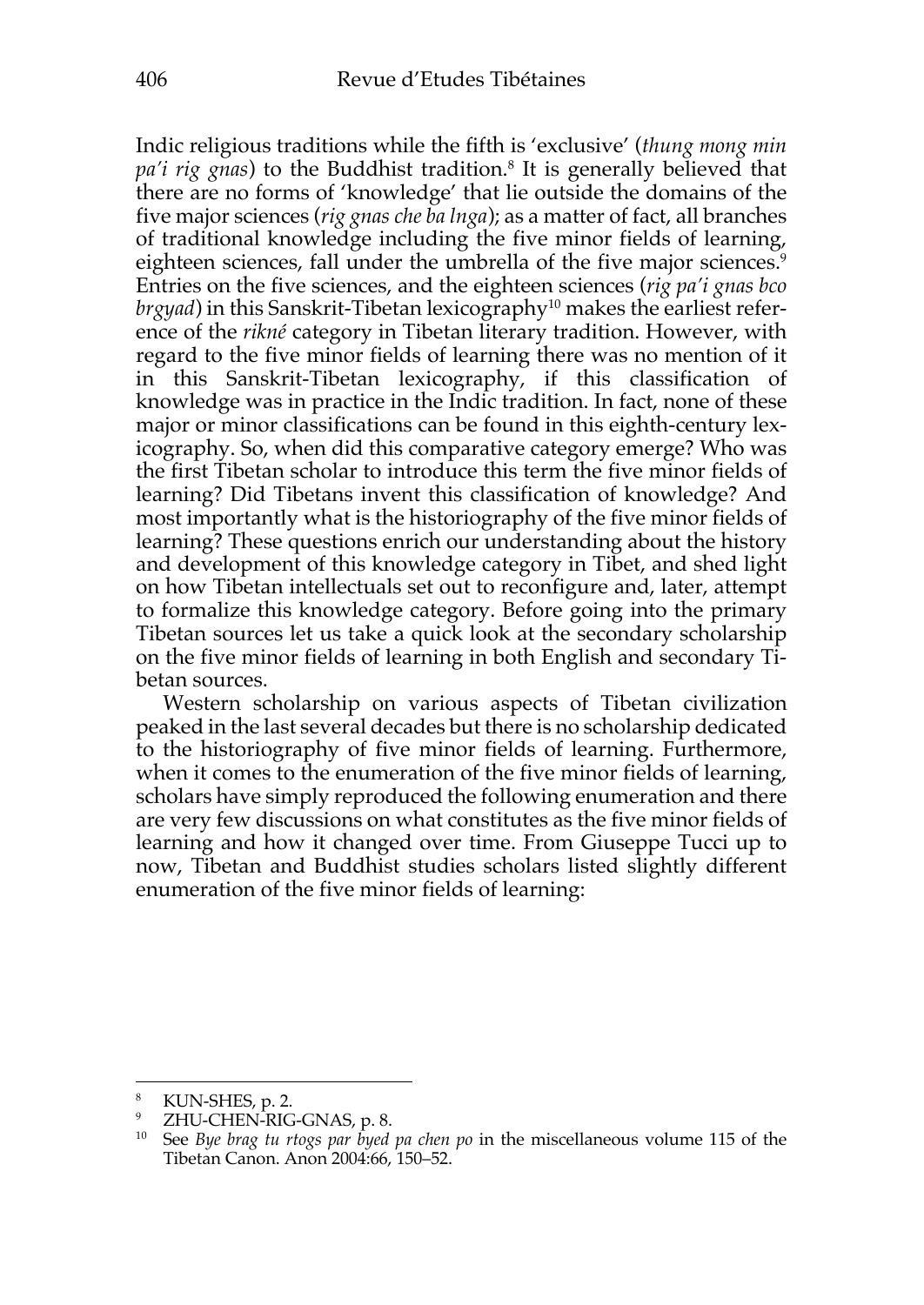|   | Giuseppe<br>Tucci <sup>11</sup> | David Jackson <sup>12</sup>   | Lhundup Sopa, José<br>Cabezón and Roger<br>Jackson <sup>13</sup> | Ekaterina<br>Sobkovyak <sup>14</sup> |
|---|---------------------------------|-------------------------------|------------------------------------------------------------------|--------------------------------------|
| 1 | Grammar<br>(sgra)               | Grammar (sgra)                | Grammar (sgra)                                                   | Poetics (snyan ngag)                 |
| 2 | Rhetoric<br>(snyan ngag)        | Poetics (snyan<br>ngag)       | Poetics (snyan ngag)                                             | Synonyms (mngon<br>brjod)            |
| 3 | Lexicon<br>(mngon<br>brjod)     | Lexicography<br>(mngon brjod) | Lexicography<br>(mngon brjod)                                    | Metrics (sdeb sbyor)                 |
| 4 | Drama (zlos<br>gar)             | Drama (zlos<br>gar)           | Drama (zlos gar)                                                 | Drama (zlos gar)                     |
| 5 | Astrology<br>(skar rtsis)       | Metrics (sdeb<br>sbyor)       | Metrics (sdeb sbyor)                                             | Astrology (skar<br>rtsis)            |

Table 1.1 Five Minor Fields of Learning as listed in English Sources

These enumerations differ because enumeration in the primary Tibetan tradition changed over time. In English, Tucci was probably the first western scholar to enumerate the five minor fields of learning in the context of various subjects the Fifth Dalai Lama studied. David Jackson, Geshe Lhundup Sopa, José Cabezón and Roger Jackson used the sixteenth century Sakya master Panchen Shakya Chogden's (Mchog ldan dri med legs pa'i blo gros) enumeration given in his commentary of Sapaṇ's *The Entrance Gate for the Wise*, this is probably closest to the original enumeration of the five minor fields of learning that was quoted by early Sakyapa scholars like Pang Lotsāwa.15 Sobkovyak listed what Longdol Lama (Klong rdol bla ma, 1719-1794) mentioned that was based off Palkhang Lotsāwa's (1456-1539) enumeration that included 'astrology' in place of 'grammar' which is currently taught across various Tibetan schools, universities, and monasteries. And this

<sup>&</sup>lt;sup>11</sup> Tucci translated *rig gnas chung ba lnga* (five minor fields of learning) as "ancillary sciences," see Tucci 1980:94.

<sup>&</sup>lt;sup>12</sup> Jackson and Sa-skya Paṇḍi-ta Kun-dga'-rgyal-mtshan 1987.<br><sup>13</sup> Lhundup Sopa, Cabezón, and Jackson 1996.

<sup>14</sup> Sobkovyak 2015.

<sup>15</sup> Taktsang (KUN-SHES, 10) and Dartod (THA-SNYAD, 458) listed *snyan ngag* (poetry) instead of *tshig rgyan* (poetics).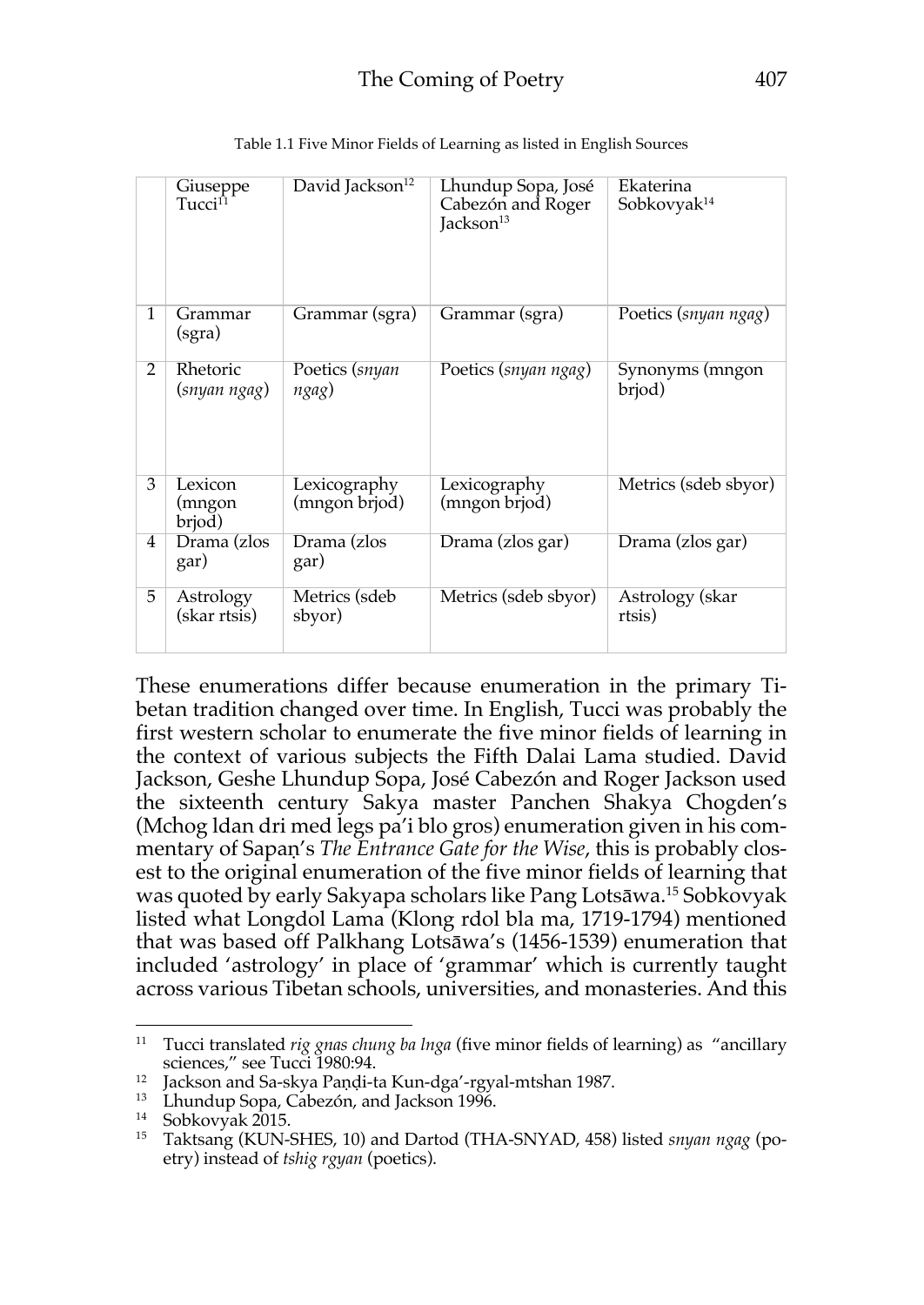version is most likely the enumeration that was formulated and standardized during the Fifth Dalai Lama's time: snyan ngag (poetry), mngon brjod (synonyms), sdeb sbyor (prosody), skar rtsis (astrology), and zlos gar (drama).

However, one major setback that we encounter in charting the historiography of five minor fields of learning is the lack of original reference in Indic sources. With regard to its origin, both Ulrike Roesler and Sobkovyak highlighted the actual parallels between the five minor fields of learning and the Six Vedāṅga of the Indian Vedic tradition<sup>16</sup> and cited Khar'kova, who traced the origin to the Vedāṅga tradition.17 Isabelle Henrion-Dourcy suggested that this knowledge category is a Tibetan addition to the five major sciences.18 Contemporary Tibetan scholars like Samdhong Rinpoche calls for more research to find out whether this category of knowledge originated from India or if it is purely a Tibetan invention.19 While there are some similarities with the Vedāṅga tradition,<sup>20</sup> I argue here that the five minor fields of learning was not adopted from the Vedāṅga tradition. Buddhism in general is known for coming up with a list for everything like the four noble truths, the eightfold paths, and the ten Bodhisattva grounds. <sup>21</sup> It is therefore crucial to go through some of the earliest literature on Indic literary arts in Tibetan, particularly the Sakyapa scholars.

#### **Sapaṇ and the Five Minor Fields of Learning**

In the history of Tibetan literary learning and its curricula there are very few moments of rupture and one such moment is the introduction of Indic rhetorical studies by Sapaṇ. Since the development of Tibetan writing system in the seventh century by Thon mi sam bho ta (Thonmi Sambhota) until the twelfth century, much of Tibetan scholasticism remained within the Buddhist orbit. But, from the late twelfth and early thirteenth centuries, for the first time in Tibetan intellectual history, Sapaṇ introduced, translated, and paraphrased series of treatises and texts on Indic rhetorical arts ushering a golden age of philological studies in Tibet rooted in Indic antiquities. As Mathew Kapstein has suggested Indic branches of learning that Sapaṇ introduced in Tibet

 $^{16}$  Roesler 2015:37.<br> $^{17}$  Sobkowak 2015

<sup>&</sup>lt;sup>17</sup> Sobkovyak 2015:61.<br><sup>18</sup> Isabelle Henrion-Dourcy 2017:190.<br><sup>19</sup> Samdhong Rinpoche's commentary of *lvā Na dbus bod kyi gtsug lag slob gnyer khang gi rigs glu rtsa 'grel*. See Rinpoche 2012:120; Naga 2006. <sup>20</sup> They are: 1) śikṣā; phonetics, phonology 2) chandaḥ: prosody 3) vyākaraṇa: gram-

mar 4) nirukta: etymology 5) kalpa: ritual instruction 6) jyotiṣa: astrology

<sup>21</sup> Gethin 1992:149.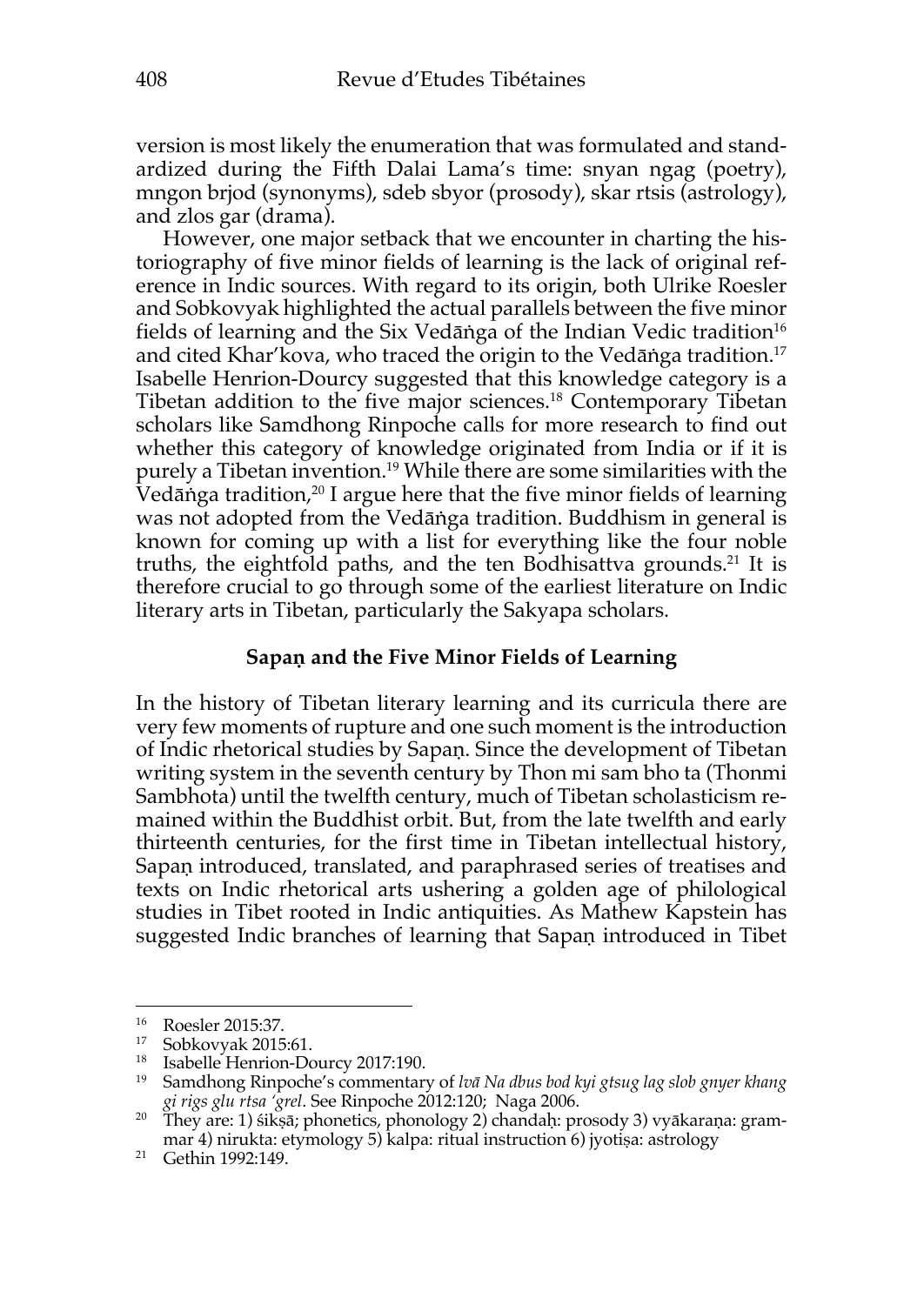reflects Sapaṇ's "ideals of literary learning."<sup>22</sup> Interests on Indic literary arts slowly became ideals of beauty par excellence and Indic poetic forms, meter, and aesthetics were imitated and modelled. Sapaṇ himself certainly did not shy away from expressing his erudition in Indic literary studies in his sixty-quatrains poem *Nga brgyad ma* ("*Eight Ego Poem*"): 23

I am the Grammarian, I am the dialectician Among vanquishers of sophists, peerless I am. I am learned in metrics. I stand alone in poetics. In explaining synonymics, unrivaled I am. I know celestial calculation. In exo- and esoteric science I have a discerning intellect equaled by none. Who can this be? Sakya alone! Other scholars are my reflected forms. (Mathew Kapstein, 2000)

Sapaṇ is, therefore, seen here displaying the full spectrum of literary arts that he introduced in Tibet, and, it is not an exaggeration to say that, by introducing these new fields of knowledge, Sapaṇ revolutionized curriculum in Tibetan Buddhist scholasticism just like what Europe had experienced during the Italian Renaissance, when Italian humanists revolutionized the pre-existing curriculum by training students in Latin, rhetoric, and poetry.<sup>24</sup> Like any other fields of learning, studies on these Indic rhetorical traditions are also framed within the Buddhist rhetoric of omniscience by Tibetan Buddhist literati<sup>25</sup> and gradually became an indispensable part of larger Buddhist curriculum in Tibet. At the beginning, Sapaṇ lamented the lack of interests shown by the Tibetans in studying poetry (Tib. *nyé ngak*);<sup>26</sup> however, in the post-Sapaṇ period, his lineage holders like Shong and Pang solidified

<sup>&</sup>lt;sup>22</sup> Kapstein 2003:776.<br><sup>23</sup> Mathew Kapstein loosely translated as Eight Ego Poem, see Kapstein 2003; but Mathew Kapstein and Prof. Kameshwar Nath Mishra failed to comment on the strict metrical arrangement of fifteen syllables per line with a pattern of even and odd syllables (2, 2, 4, 2, 2, and 3—every foot ends in odd syllables). A marvelous Tibetan poet, yet unknown until now, Gungthang Dewai Lodoe gave *seng ge rnam par rol ba* (a lion's roar or merriment) as the formal name for this poetic device with fifteen syllables per foot; see *Snyan nga gi tshigs su bcad pa dang bstan bcos la sogs pa brtsam pa la nye bar 'jug pa sdeb sbyor pad ma gyas pa'i dga' tshal*, 179 in Gung thang bde ba'i blo gros 2016:179. Sapaṇ later wrote a self-commentary to the above poem and clarified that the above verse was not composed out of his ego but to invoke interests among his readers on Indic literary arts. See Mishra 2015.

<sup>&</sup>lt;sup>24</sup> See Grendler 1989.<br><sup>25</sup> Gold 2007. <br><sup>26</sup> MKH, 408. *bod snyan ngag gi tshul la blo ma 'jug pas*. I would like to thank my friend Ngawang Thokmey at Central University for Tibetan Studies, Sarnath for giving me this citation.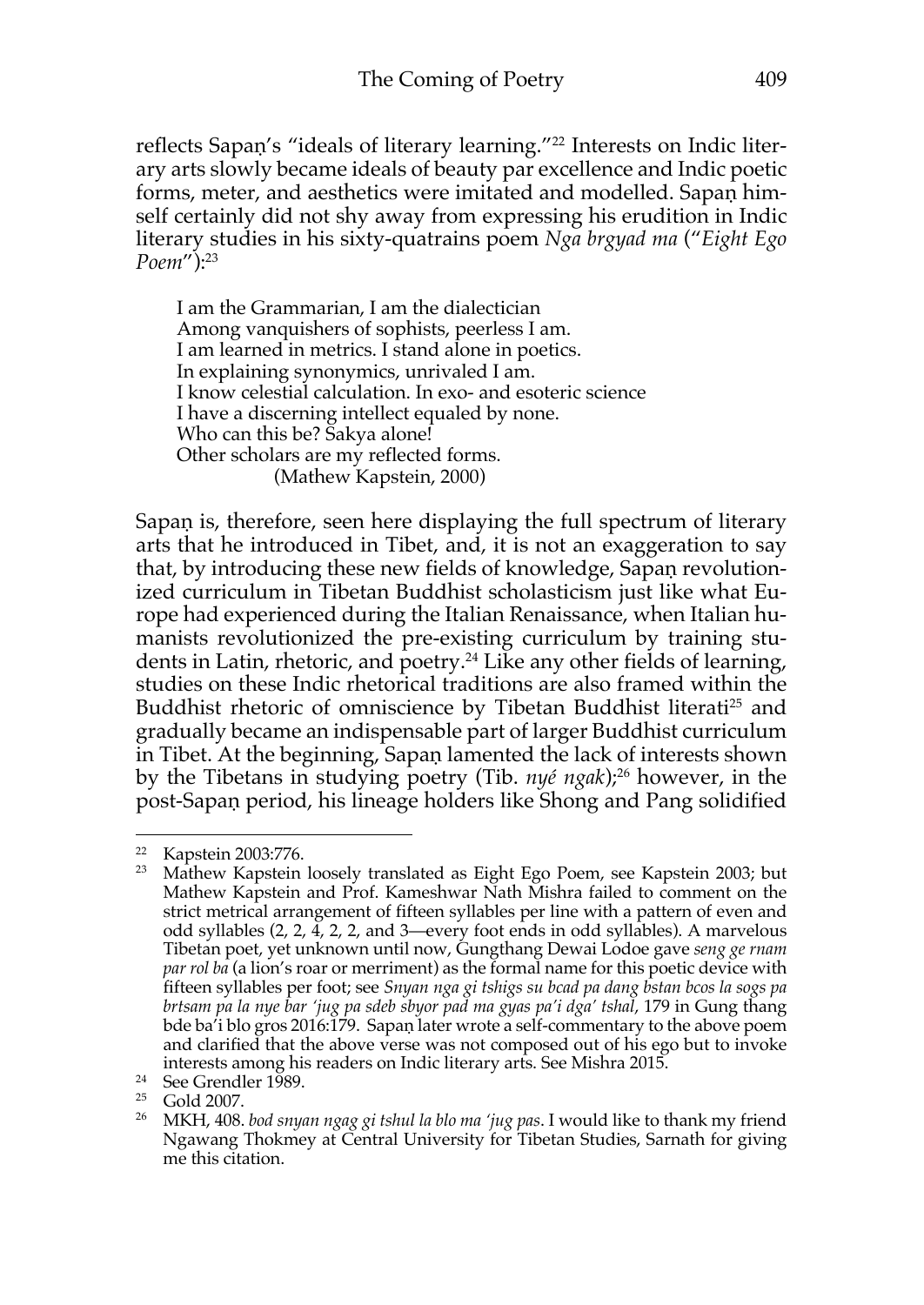this legacy.

This turn to Indic literary studies marked the beginning and diffusion of Indic influenced literary studies in Tibet. The first detailed historiography of this literary studies in Tibet did not appear almost two hundred years after Sapaṇ. Taktsang Lotsāwa, one of the most important literary figures, Sanskritists, and translators of the fifteenth century, in his versified text KUN-SHES<sup>27</sup> summarized that until Sapan "there was no tradition of the five minor fields of learning, and until the thirteenth century translator Tharpa Nyima Gyaltsen (Thar pa lo tsA ba nyi ma rgyal mtshan), there was no translation of Sanskrit grammatical text(s) (*sgra mdo*) in Tibet."28 This oft-cited assessment of Sapaṇ as the founder of ten sciences was later quoted by Dartod (active in the  $16<sup>th</sup>$ -17<sup>th</sup> centuries), and most of the later Tibetan scholars. Dartod in his important text on *rikné* THA-SNYAD added more historical depth to the development and diffusion of *rikné* studies in Tibet with a focus on key historical figures that go back to the beginning of the writing system in Tibet. He consolidated the history of *rikné* into three periods: 1) Thonmi Sambhota and the beginning of the Tibetan grammar; 2) the role of three great translators Ska ba dpal brtsegs  $(9<sup>th</sup>$  century), Cog ro klu'i rgyal mtshan, and Rin chen bzang po (958-1055) in leading the three stages of standardization efforts in translating Sanskrit terminologies into Tibetan; 3) the dissemination of *rikné* by Sapaṇ, Shong,  $(b. 13<sup>th</sup>$  century), and Pang.<sup>29</sup> What actually sets this periodization apart from the previous works on *rikné* is Dartod's ability to adopt a long-term view of the historical developments of *rikné* studies in Tibet. Sapaṇ, and most of the thirteenth-fourteenth century scholars, did not give much importance to Thonmi Sambhota other than a mere reference that he developed the Tibetan alphabet.<sup>30</sup> Although, Sapaṇ and Taktsang acknowledged Thonmi's contribution in developing the Tibetan alphabets, they did not accord any place to Thonmi in the overall development of *rikné* studies in Tibet. Regarding the Taktsang's claim that Sapaṇ was the founder of *rikné* studies in Tibet, Dartod clarified that this does not mean that there were no *rikné* studies in the pre-

<sup>27</sup> Since most of the texts composed by Taktsang have the title *kun shes* ("the all-know-

ing"), the one that is under discussion here *Rig gnas kun shes*.<br><sup>28</sup> KUN-SHES, 61; THA-SNYAD, 432.<br><sup>29</sup> THA-SNYAD, 423.<br><sup>30</sup> However, for Dartod, Thonmi is equally important and rightfully deserves a place in the historiography of *rikné* in Tibet. THA-SNYAD, 423. As illustrated by Roy Andrew Miller in his important work on Tibetan grammar, it appears that for Sapaṇ and intellectuals around his time, they did not have full access to Thonmi's works and as a result, Thonmi's contribution was not acclaimed as it was done by Dartod and later intellectuals. For more on the question of the historicity of Thonmi and the actual authorship of the Tibetan grammatical treatises *Lung ston pa rta ba sum cu pa* and *Rtags kyi 'jug pa* see Miller 1976, Miller 1993.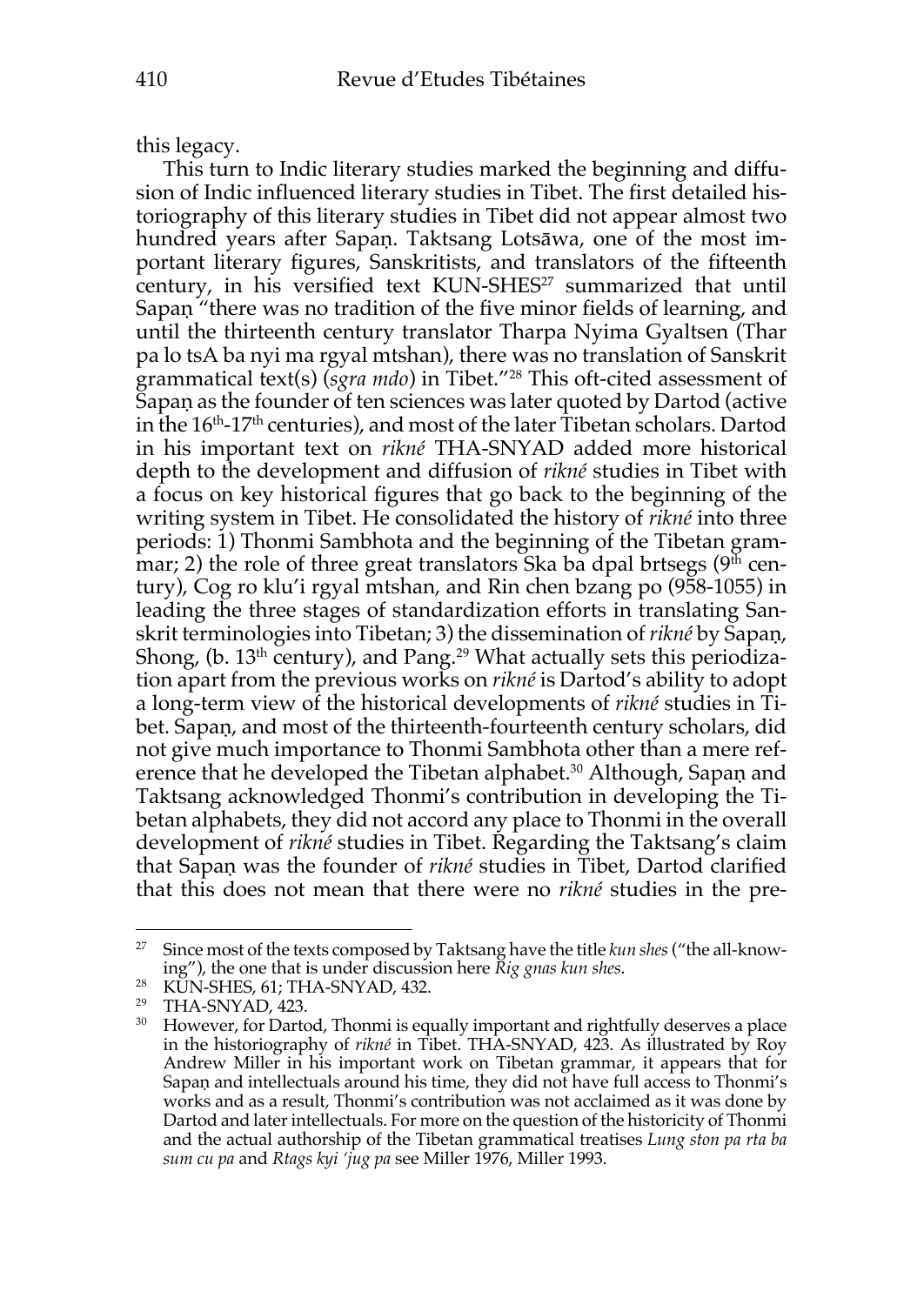Sapaṇ era as "some aspects of these studies did exist in Tibet either in the form of translations (*'gyur*) or explanations (*bshad pa*), but [what Sapaṇ did was] Sapaṇ explicated extensively on each of these ten sciences."31 Sapaṇ is therefore credited as someone who "started" (*srol che*) the formulation of the "ten" sciences in Tibet, and this was expressed using the simile of a jewelry—a diamond necklace: "just like there were precious stones before, but only Sapaṇ stringed those gemstones together without which gods and mortals cannot wear it as necklace."32

So, one would naturally assume Sapaṇ had written explicitly about "ten sciences" (five major and the five minor), as he was the first Tibetan intellectual to discuss and introduce subjects such as Sanskrit poetic, poetry, prosody, and dramaturgy. However, browsing through Sapaṇ's works, one fails to find the term five minor fields of learning (*rig gnas chung ba lnga*); in fact, Sapaṇ only used the term 'five sciences' (*rig gnas lnga*). Sapaṇ was not only silent about the category of five minor fields of learning but this comparative category of major (*rig gnas che ba lnga*) and minor fields of learning (*rig gnas chung ba lnga*) do not have any written sources in Sapan's writings; although this may very well have been in his mind (as I will show later in this article about the Indic origin of this knowledge category). The following table shows us various enumerations of sciences or fields of learning as they appeared in Sapaṇ's collected works.

|   | MKH <sup>33</sup> | MKH 1 <sup>34</sup>              | NGA-<br><b>BRGYAD</b> <sup>35</sup> | TSIG-<br>GTER <sup>36</sup> | METOK <sup>37</sup> | LEGS-<br>BSHAD <sup>38</sup> |
|---|-------------------|----------------------------------|-------------------------------------|-----------------------------|---------------------|------------------------------|
|   | grammar           | grammar                          | grammar                             | grammar                     | grammar             | grammar                      |
| 2 | logic             | prosody                          | logic                               | logic                       | logic               | logic                        |
| 3 | poetrv            | poetry                           | prosody                             | prosody                     | prosody             | prosody                      |
| 4 | prosody           | Lexicogra-<br>and<br>phy<br>etc. | poetic                              | poetry                      | poetry              | poetry                       |

Table 1.2 Various enumeration of fields of knowledge as appeared in Sapaṇ's collected works

<sup>31</sup> THA-SNYAD, 440-441. 32 *Bod du rig gnas rnam pa bcu'i srol gang zag gcig nyid kyi dang por phye ba ni bdag nyid chen po sa pandita kho na ste*. THA-SNYAD, 440-441.<br>
<sup>33</sup> MKH, 2 (v).<br>
<sup>34</sup> MKH, 42 (r).<br>
<sup>35</sup> NGA-BRGYAD, 16 (r).<br>
<sup>35</sup> TSIG-GTER, 15 (r).<br>
<sup>37</sup> METOK, 35 (r).<br>
<sup>37</sup> METOK, 35 (r).<br>
<sup>38</sup> LEGS-BSHAD, 25 (r).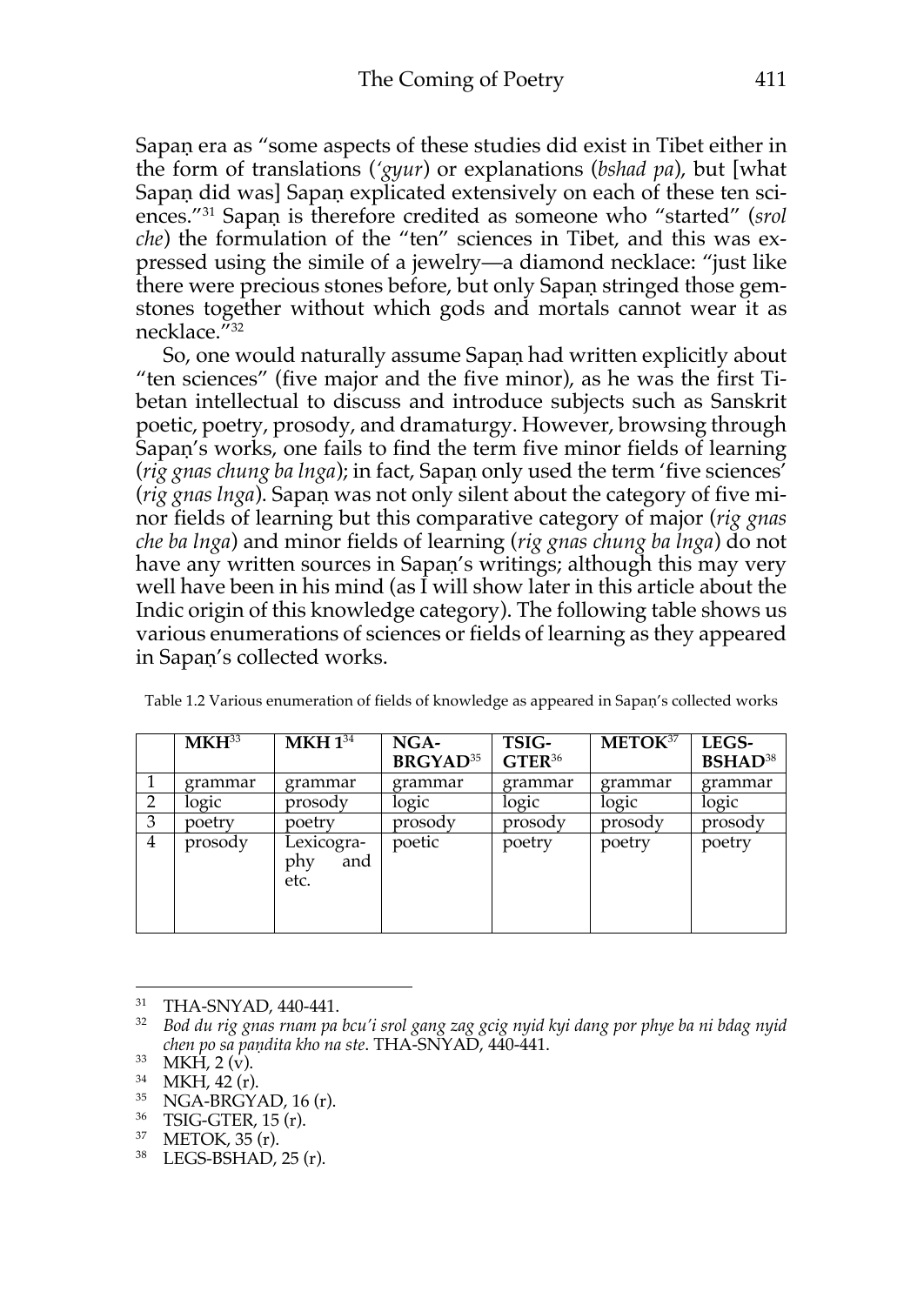| 5  | poetics           | lexicogra-<br>phy                   | poetics           | poetics                             | poetics              |
|----|-------------------|-------------------------------------|-------------------|-------------------------------------|----------------------|
| 6  | lexicogra-<br>phy | astrology                           | lexicogra-<br>phy | tshig rnam<br>sbyar<br>par<br>ba(?) | Buddhist<br>teaching |
| 7  | drama             | external:<br>crafts and<br>medicine | astrology         |                                     |                      |
| 8  | medicine          | internal:<br>Buddhist<br>philosophy | medicine          |                                     |                      |
| 9  | crafts            |                                     | crafts            |                                     |                      |
| 10 | astrology         |                                     |                   |                                     |                      |
| 11 | Bud-<br>dhism     |                                     |                   |                                     |                      |

So based on the above table, if we are to extract what constitute as the five minor fields of learning then the enumerations differ greatly. This lack of uniformity is understandable as Sapaṇ presented these in the contexts of various subjects he had studied and mastered and did not mention anything about the categories of five minor fields of learning or for that matter ten sciences. In speaking of 'poetry' (*snyan ngag*) and 'poetics' (*tshig rgyan*), what is unique with the above enumeration is, Sapaṇ enumerated these two subjects as two separate fields of learning. But, later Tibetan intellectuals from Narthang Lotsāwa, and Taktsang, dropped 'poetics' and only included 'poetry' in the five minor fields of learning. Especially in the post-Sakyapa period, Tibetan intellectuals began to treat 'poetry' and 'poetics' as synonyms, and by doing this, perhaps, mistakenly enhanced the usage and domain of poetry (*snyan ngag*) while displacing poetics (*tshig rgyan*).39 It was only in the eighteenth century that Khamtrul pointed out this distinction and argued that treatise on poetic (*tshig rgyan gyi bstan bcos*/*alaṃkāra śāstra*) like *The Mirror* was mistakenly referred as a treatise on poetry (*snyan ngag gi bstan bcos*/*kāvya śāstra*)40— while *The Mirror per se* is definitely a work of art and poetry, it cannot be called a treatise on poetry, according to Khamtrul. Even in the existing secondary literature, Tibetan and Western scholars have overlooked the actual inclusion of *poetry* (*snyan ngag*) and exclusion of *poetics*, and thus taken for granted that *snyan ngag* (poetry) was there from the very inception of the classification of five minor fields of learning. This intervention by Khamturl was not simply an eighteenth century invention; actually, if we are to look at the writings of Pang Lotsāwa, one of the greatest Tibetan literary scholars born almost a century after Sapaṇ, we can see Khamtrul was simply reiterating the original enumeration.

<sup>40</sup> KHAMS-DREL, 21.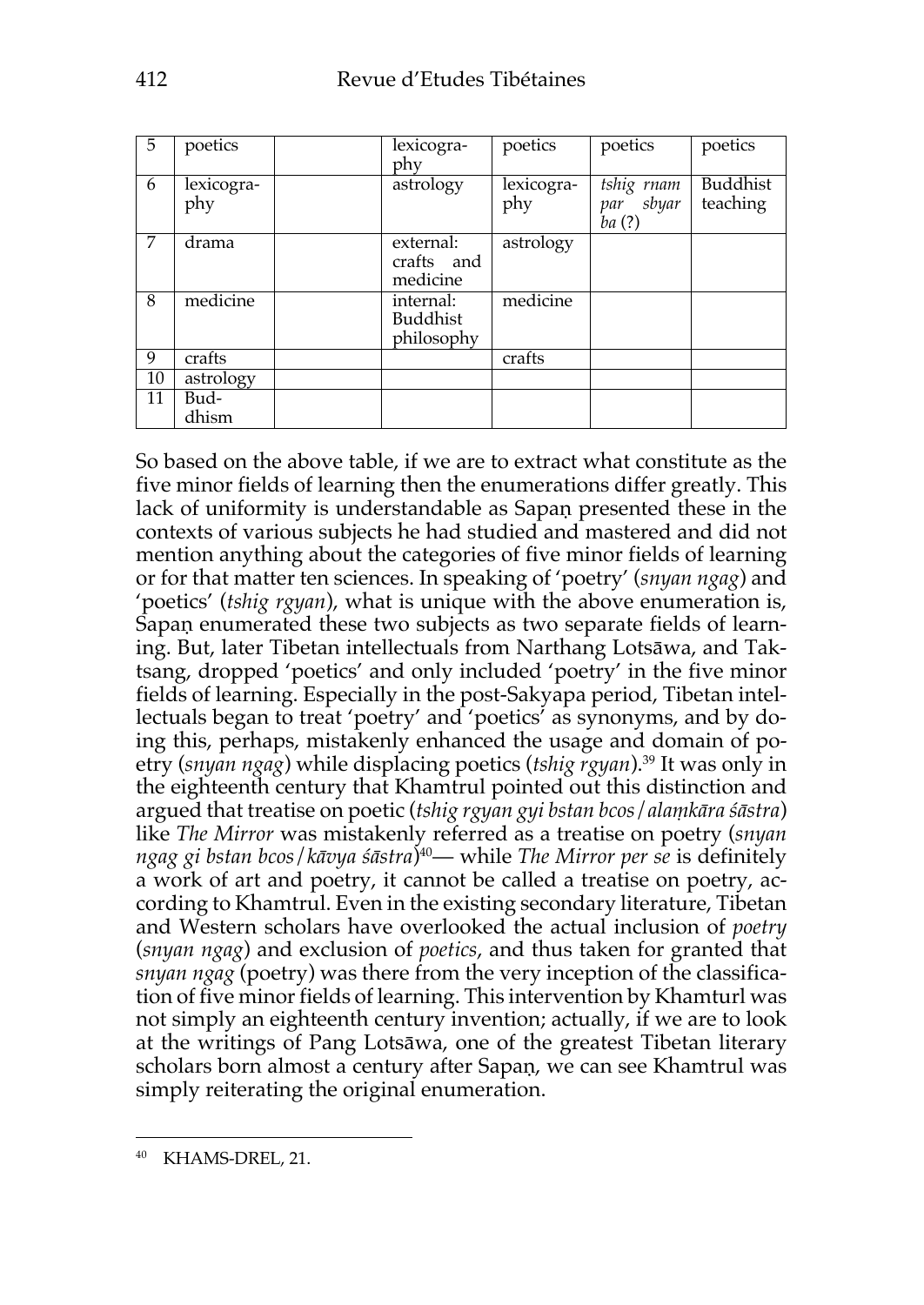### **Pang and the Five Minor Fields of Learning (***Laghu Vidyā***)**

As the five minor fields of learning is deeply rooted in Sanskrit language and learning, Pang's contribution to Sanskrit learning and philological studies in Tibet is unrivalled. Unfortunately, since these literary works are considered auxiliary to the dominant religious texts, not many scholars paid attention to Pang's works on *rikné*, and this is reflected as many of his works were not published onto woodblocks but simply handed down in manuscript form. As Pang did not leave any autobiography, Dartod's brief account of Pang in THA-SNYED becomes one of the important sources on Pang's biography besides Gos Lotsāwa gzhon nu dpal's (1392-1481) *The Blue Annals*. <sup>41</sup> Pang is considered one of the most important figures in the dissemination of *rikné* studies in Tibet. As a scholar, he earned the title 'Great translator' (*lo chen*) and travelled to Nepal seven times to study Sanskrit and Buddhism—one of the last few Tibetans to travel to South Asia in the fourteenth century.42 He produced the first Tibetan commentary of *The Mirror* that is widely regarded as one of the most authentic and closest to the original Sanskrit.<sup>43</sup> Relying on this commentary and other works by Pang, I have found that Pang seems to be the first Tibetan to explicitly refer or introduce this comparative term 'five major' (*rig gnas che ba lnga*) and 'five minor fields of learning' (*chung ba lnga*) in his commentary of *The Mirror*, PANG-DREL.<sup>44</sup> According to Pang, this tradition of five minor fields of learning existed in India, as Indian paṇḍitas quote:45

if you know the grammar (*sgra*), you will not be ignorant about meaning (*don*)

if you know lexicography (*mngon brjod*) you will not be ignorant about names (*ming*)

if you know prosody (*sdeb sbyor*) then you will not be ignorant about verse (*tshig bcad*)

if you know poetics (*tshig rgyan*) you will not be ignorant about poetry

<sup>&</sup>lt;sup>41</sup> Both these works recount Pang for his sharp mind and tell an anecdote where Pang piqued that after his mother died, when he was a baby, fools raised him on sheep's milk instead of cow's milk which dimmed his intellect a little bit and earned a nickname '*lug gu*' or 'lamb.' THA-SNYED, 446. As pointed out by José Cabezón, George Roerich mistook Pang as the brother of Shong ston rdo rje rgyal mtshan. George Roerich and Gendün Chöphel 1976:786. It is also confusing at times since

many of these early Sakya-pa scholars were all uncles and nephews.<br><sup>42</sup> George Roerich and Gendün Chöphel 1976.<br><sup>43</sup> Pang's commentary was more or less a Tibetan translation of Ratnashri's commentary of *The Mirror.* For more on this, see van der Kuijp 1985; Dragomir Dimitrov 2009.<br><sup>44</sup> Pang uses the term *'rig pa'i gnas chung ngu lnga.'* PANG-DREL, 2 (r).<br><sup>45</sup> PANG-DREL, 2 (r).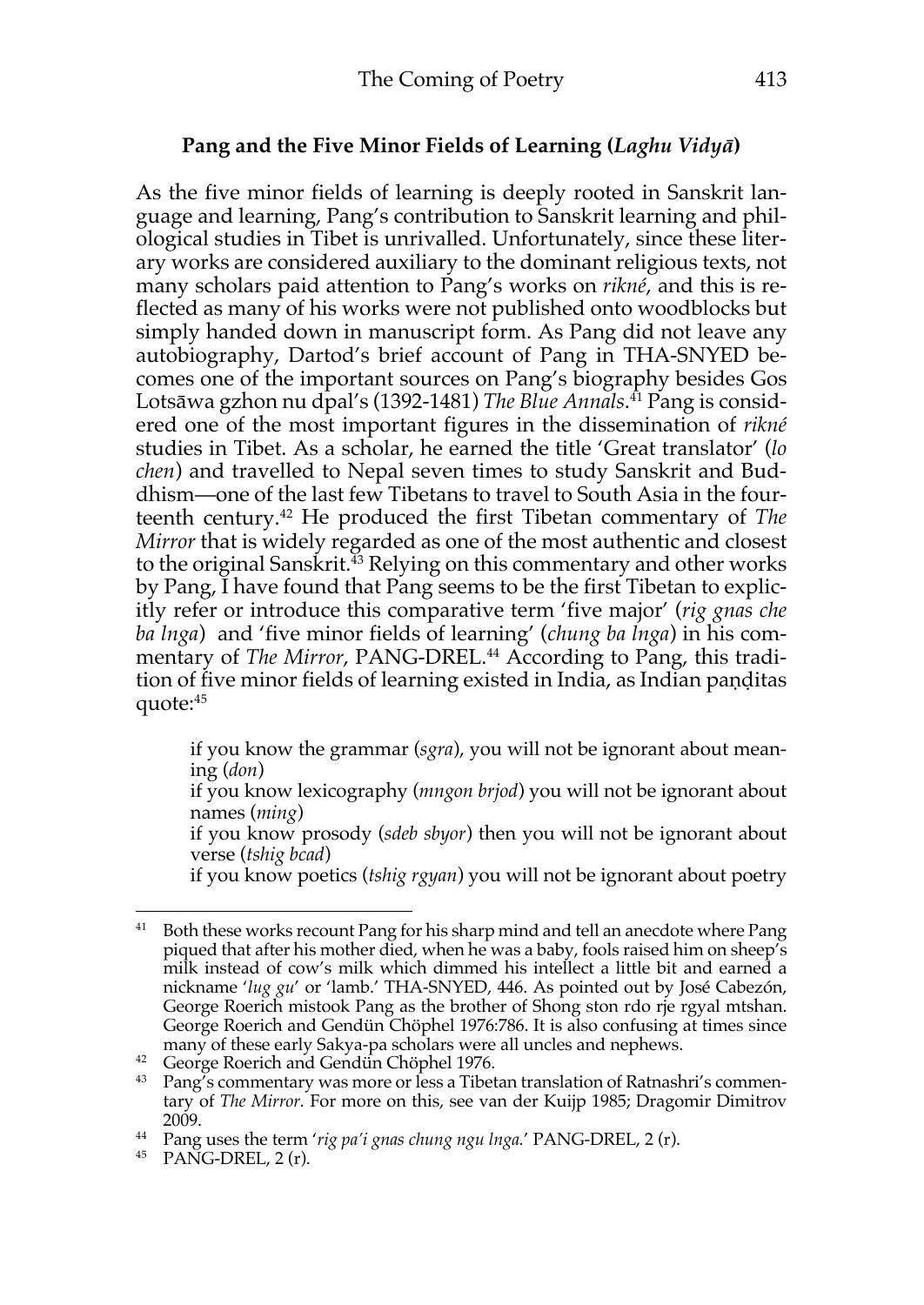(*snyan ngag*) if you know drama (*zlos gar*) then you will not be ignorant about languages (*skad rigs*)

Based on what Pang was quoting, this tradition of enumerating five minor fields of learning can be traced to Indian origin, and this puts to rest qualms among scholars who believe that this might be a Tibetan invention. According to many contemporary Tibetan scholars, one reason to call these five minor fields of learning a purely Tibetan invention was the lack of philological reference in the Indian tradition. It is true that we do not have any direct textual reference in the Indian sources, but we can reconstruct the term back in Sanskrit since the Tibetan translations still exist. For instance, Narthang Lotsāwa in his commentary of *The Mirror* in the fifteenth century wrote that according to the Indian tradition, *paN chung* (Minor/Assistant/Junior Paṇḍita) is used for someone who had mastered the five minor fields of learning.<sup>46</sup> Similarly, an important work on *rikné* by the seventeenth century scholar Kālapāda<sup>47</sup> wrote that the Great or Mahā Pandita (*paN chen*) is used for someone who had mastered the five major sciences; and Minor Paṇḍita48 for someone who had mastered the five minor fields of learning. Since there is a tradition in Sanskrit of using the term *laghu*<sup>49</sup> in comparison to *mahā,* we can reconstruct that the phrase *rig gnas chung ba lnga* is the Tibetan translation of the Sanskrit term *laghu vidyā*. Going back to the enumeration of the five minor fields of learning, the above verse in PANG-DREL was reproduced similarly by Paṇ chen 'jam dbyangs kha che, (hereafter Jamkha, $14<sup>th</sup>$  cent);<sup>50</sup> but Narthang Lotsāwa (1383-1445),<sup>51</sup> Kālapāda,<sup>52</sup> and the Fifth Dalai Lama reproduced with a slight variation that swapped *poetics* (*tshig rgyan*) and *poetry* (*snyan ngag*).53 These scholars, wittingly or unwittingly, gave prominence to 'poetry' and since then Tibetan intellectuals began to

<sup>&</sup>lt;sup>46</sup> SNAR-DREL, 4 (v).<br><sup>47</sup> Kālapāda was a great Sanskritist and according to Gyen Beri Jigme, Kālapāda declined to be the teacher of the Fifth Dalai Lama (personal conversation, 2018). I

have not seen this in any sources yet.<br>
<sup>48</sup> BLO-GSAL-MGUL-RGYAN, 5 (r).<br>
<sup>49</sup> This comparative category of major and minor is common in classical Indian tradition. Professor Emeritus Kameshwar Nath Mishra of Central Institute for Higher Tibetan Studies, Sarnath, told me that those Paṇḍitas who mastered these minor fields of learning can also be called as Laghu Paṇḍita. There is also a tradition of using the term *laghu* in Sanskrit texts such as Varadarāja's *Laghu Siddhānta Kaumudī* (personal conversation, 2019)*.* 

 $^{50}$  'Jam dbyangs kha che 2016:203.<br>  $^{51}$  SNAR-DREL, 4 (v).<br>  $^{52}$  BLO-GSAL-MGUL-RGYAN, 5 (r).

<sup>53</sup> See (ngag dbang blo bzang rgya mtsho 1991:6 (v).) TBRC W2CZ5990.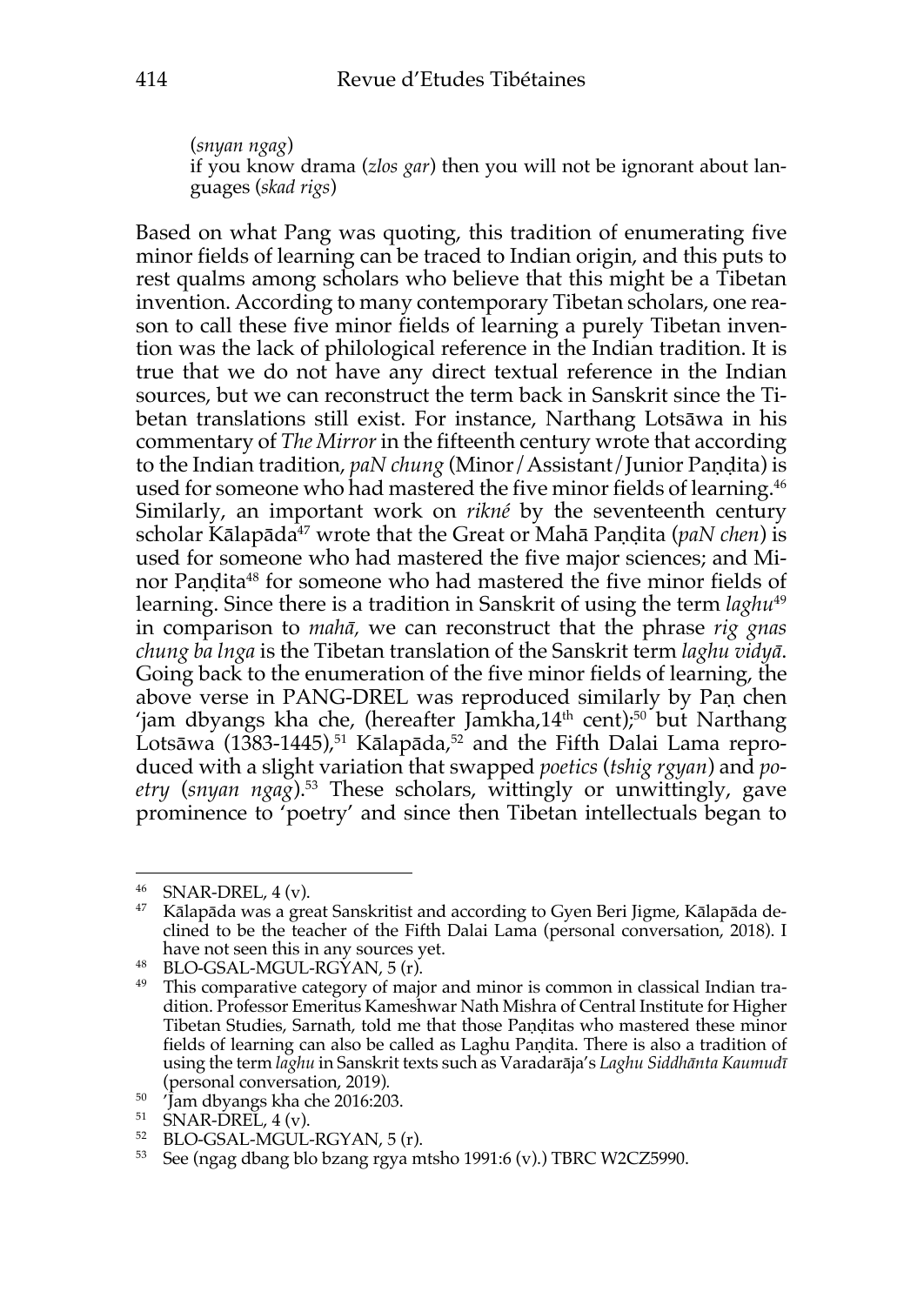enumerate 'poetry' instead of 'poetics' in the five minor fields of learning.54 As poetry and the image of the poet became important factors among the learned circles in this period, it is possible that intellectuals like Narthang, Kālapāda, and the Great Fifth simply elevated poetry to the five minor fields of learning. However, as mentioned earlier, Khamtrul, in the eighteenth century, corrected the saying by writing instead of "*if you know poetry you will not be ignorant about* poetics (*sgra rgyan/tshig rgyan*)", it should be the other way around: "*if you know* poetics *then you will not be ignorant in poetry*."55 For Khamtrul, poetry is the end result of the poetic process and Tibetan scholars mixed up 'the cause' (*rgyu* i.e. poetics) and 'the result' (*'bras bu* i.e. poetry).56 Although, Khamtrul only mentioned it was based on Indian Panditas' saying; this quote is actually available in PANG-DREL, as mentioned above.

The restructuring of the categories of knowledge was not just limited to *poetry* alone, as sixteenth-seventeenth century Tibetan scholars began to see problems in including 'the science of language' or grammar (*sgra rig pa*) in both the categories of five major and minor classifications of knowledge. Kālapāda $57$  captured this mood among Tibetan intellectuals regarding the problem of redundancy:

"For some scholars, the science of language (*sgra rig pa*) is part of the five sciences and cannot be placed with minor fields of learning; [G]enerally, the term major and minor are relative to one another; [once] these categories are created, there is contradiction between the major and minor categories; thus, scholars added "knowing astrology one will not be ignorant about numerology."<sup>58</sup>

Tibetan intellectuals solved the problem of redundancy by excluding grammar (*sgra*) and including astrology (*skar rtsis*) to the list. The Fifth Dalai Lama's commentary of *The Mirror* along with the edited version that contains commentary by Desi Sangyé Gyatso give us clearer information about particular figures who initiated this change. Pang, Jamkha, Narthang Lotsāwa, Rinpung Ngawang Jigdak (Ngag dbang

<sup>54</sup> Also, Taktsang in his KUN-SHES wrote 'poetry' as one of the five minor fields of

learning, 10. 55 KHAMS-DREL, 13. 56 KHAMS-DREL, 13. 57 This text *rig gnas lnga'i rnam dbye cung zad bshad pa legs bshad nor bu'i 'phreng ba blo gsal mgul rgyan zhes bya ba bzhugs so* (BLO-GSAL-MGUL-RGYAN) was put under the collection of *rikné* texts by Pang Lotsāwa. But the text was by seventeenth century scholar Dus 'khor zhabs drung, known widely by his Sanskrit appellation

<sup>58</sup> BLO-GSAL-MGUL-RGYAN, 5 (r).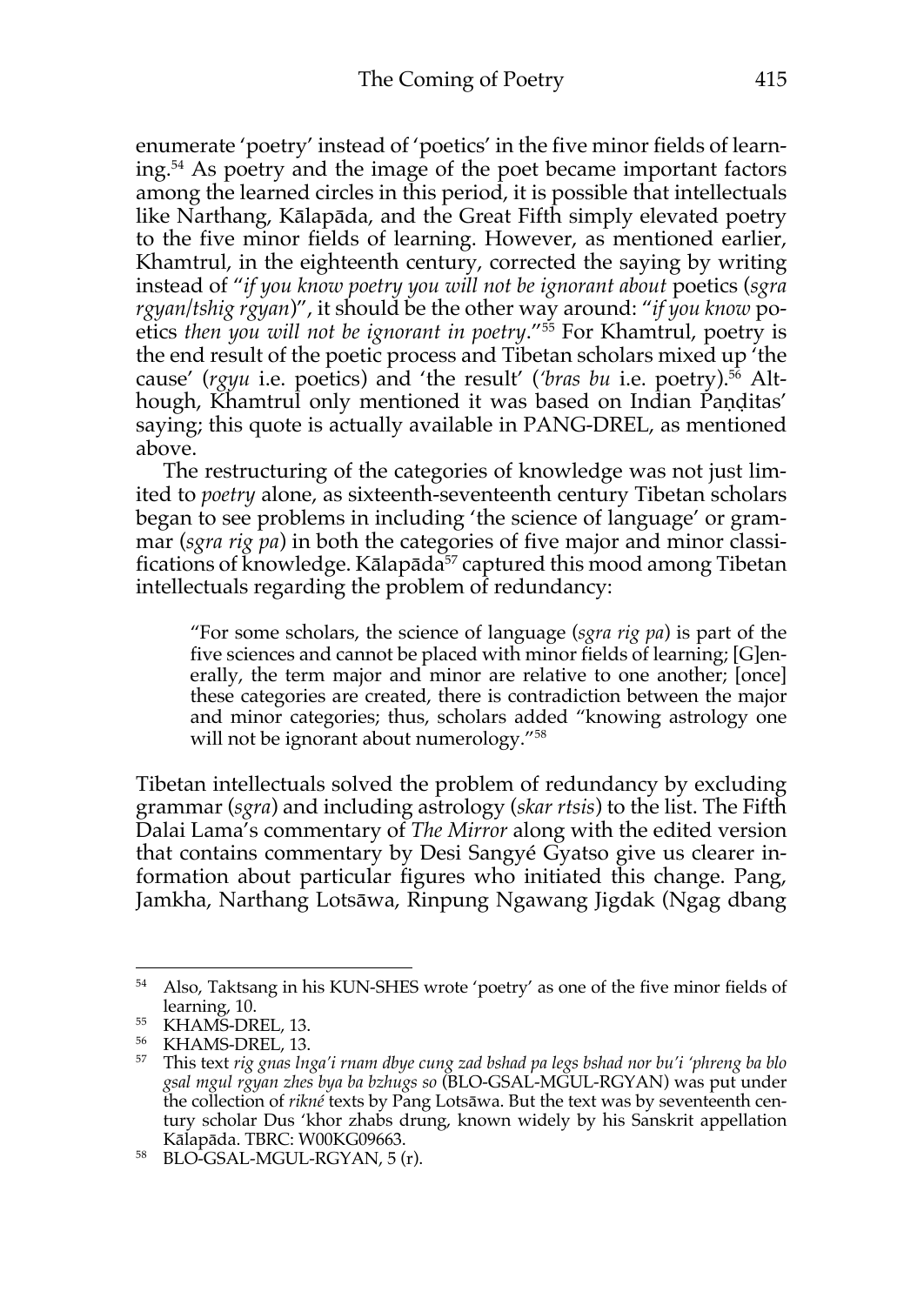'iigs grags, 1482-1542), [and also THA-SNYAD]<sup>59</sup> classified 'grammar' in both the five major and minor categories in their commentaries of *The Mirror*, <sup>60</sup> and it is my assumption that Jamkha, Narthang Lotsāwa and Rinpung Ngawang Jigdak simply followed what was in PANG-DREL. The Fifth Dalai Lama further mentions that Palkhang Lotsāwa (Dpal sgang [aka. Karma phrin las phyogs las rnam rgyal, Ngag dbang chos kyi rgya mtsho, Dbyangs can snyems pa'i sde, $61$  1456-1539], makes a critical intervention by adding astrology (*skar rtsis*), as per the traditions of Kālacakra Svarodaya tantra (*dbyangs 'char ba'i rgyud*), to the list of five minor fields of learning.<sup>62</sup> Khamtrul added another figure, Lochen Sonam Dé (Lo chen bsod nams rgya mtsho'i sde, 1424- 1482) along with the Palkhang Lotsāwa in their role in introducing 'astrology' (*rtsis*) <sup>63</sup> in place of 'grammar'; and according to Khamtrul, this inclusion of 'astrology' was greatly admired by Situ as well.<sup>64</sup>

However, the original formulation of the five minor fields of learning i.e. grammar, lexicon, prosody, poetic, and dramaturgy was treated as a branch of 'the science of language' (*sgra rig pa*) of the five major sciences. Since all five minor subjects deal, in one or another, with Indic languages and rhetorical traditions, <sup>65</sup> from its very inception, I believe, 'astrology' was never included in the list as it belongs to 'the science of crafts' (*bzo rig pa*). Sapaṇ, in his autocommentary of NGA-RGYAD, NGA-RGYAD-'DREL also stated that astrology is usually classified under 'the science of crafts' (*bzo rig pa*) but "while writ-

<sup>&</sup>lt;sup>59</sup> THA-SNYAD, 2009, 432.<br><sup>60</sup> ngag dbang blo bzang rgya mtsho 1991:7 (r) and Sde srid sangs rgyas rgya mtsho<br>1996:16.

 $1996$  Zhu chen wrote Dpal khang dbyangs can snyems pa'i sde in CHU-GTER, 44 (r). He also mentioned that it was Tak-tsang, who first introduced *astrology* in the five minor fields of learning; but in KUN-SHES, Taktsang wrote as per what was mentioned by PAND-DREL, 10.

 $62$  ngag dbang blo bzang rgya mtsho 1991:7(r).

<sup>63</sup> Although, I have translated *rtsis* as astrology; the Tibetan term could mean a range of things from astronomy, calendrical systems (Indian and Chinese), calculation of inner body's wind (*nang gi rlung..rtsis*) to Kalacakra. See, MKH, 2 (v); Gold 2007:155. 64 KHAMS-DREL, 13. More research is required by going through the works of Lo

chen bsod nams rgya mtsho'i sde to see if he mentioned Pang or names of other scholars, who cast doubts on enumerating 'grammar' in both five major and minor forms of knowledge.<br>
<sup>65</sup> Contemporary Tibetan scholars like Samdhong Rinpoche expressed another inter-

pretation that *sgra rig pa* in the five major science should be understood as 'the science of language' (*śabda vidyā*) and *sgra* in the five minor fields of learning should be taken as 'grammar' (*vyākaraṇa*)—which can just be a part of the larger science of language (*śabda vidyā*). See Rinpoche 2012:121. However, Tibetan intellectuals in the past have treated *sgra rig p*a and *sgra* as one.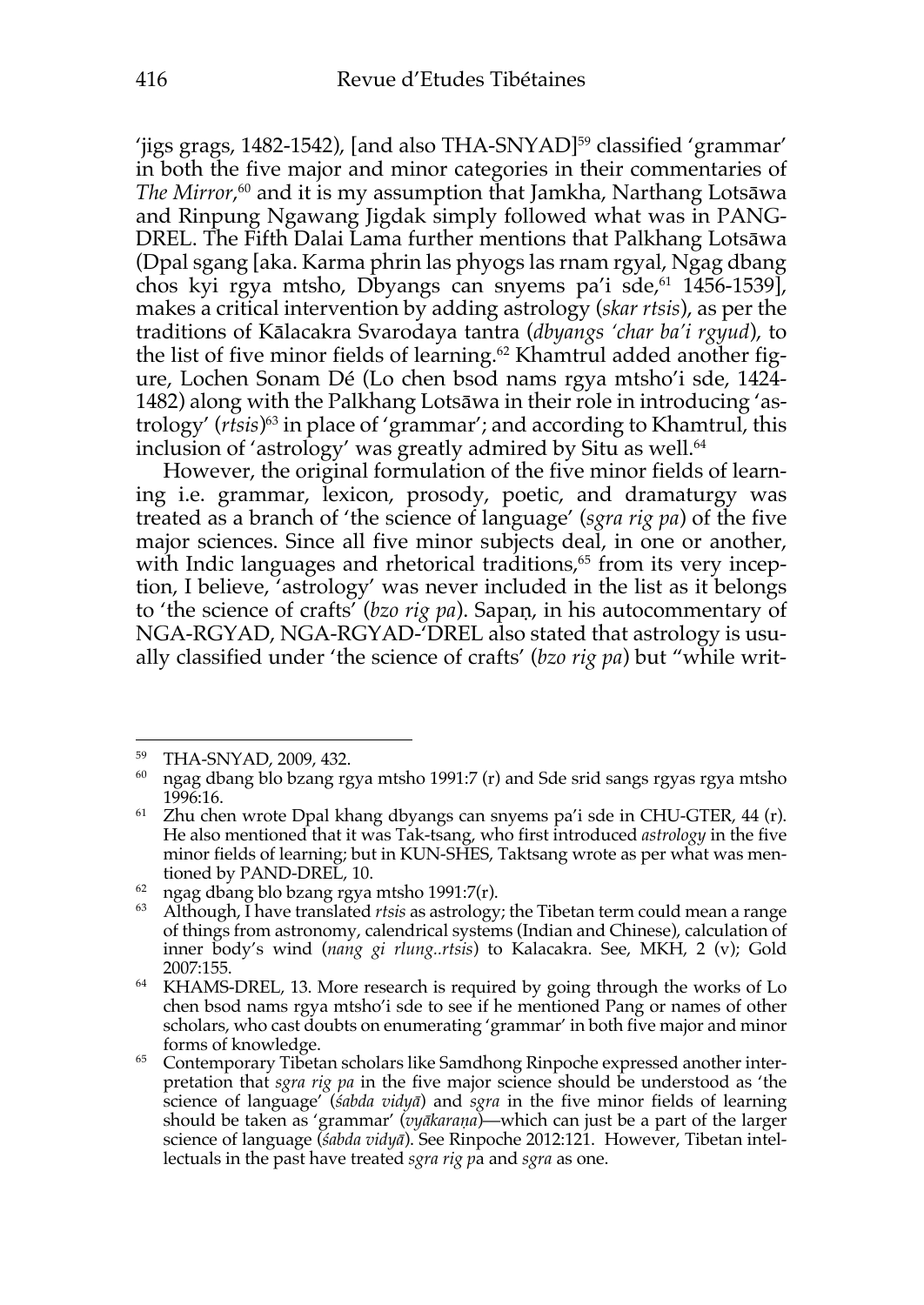ing this text, he has classified it separately considering the subject matter under discussion."66

To sum up, the historiography of the five minor fields of learning is far more complicated and convoluted compared to the five major sciences. As we have discussed, the original enumeration of the five minor fields of learning underwent two major reconfigurations: one in the fifteenth century and another in the fifteenth-sixteenth centuries. Khamtrul, in the eighteenth century, was the first to highlight that instead of *poetry* it should be *poetics.* For this essay, I have primarily consulted Tibetan commentarial literature on *The Mirror* and a handful important works on *rikné*, but there is a sea of other important literary works that lie beyond the scope of this short essay. A more complete and detailed discussion either on individual subject or altogether as the five minor fields of learning using additional textual sources remains to be done.

### **ABBREVIATIONS**

- BLO-GSAL-MGUL-RGYAN: Kālapāda or Dus 'khor zhabs drung. *Rig gnas lnga'i rnam dbye cung zad bshad pa legs bshad nor bu'i 'phreng ba blo gsal mgul rgyan zhes bya ba bzhugs so,* in Blo gros brtan pa's *Rig gnas phyogs bsdebs*. Dharamshala: Library of Tibetan Works and Archives, 1981. 1-106.
- CHU-GTER: *dpal ldan bla ma dam pa rnams las dam pa'i chos thos pa'i yi ge don gnyer gdengs can rol pa'i chu* gter. Kathmandu: Sachen International, 2005.
- DGYES-GLU: Ngag dbang blo bzang rgya mtsho. Snyan ngag me long gi dka' 'grel dbyangs can dgyes pa'i glu dbyangs zhes bya ba bzhugs in *Gsung 'bum/ Ngag dbang blo bzang rgya mtsho*. Dharamshala: Nam gsal sgron ma, 2007. 281-543.
- KHAMS-DREL: Khams sprul bstan 'dzin chos kyi nyi ma. *Rgyan gyi bstan bcos me long paN chen bla ma'i gsung bzhin bkral ba dbyangs can ngag gi rol mtsho legs bshad nor bu'i 'byung khungs*. Xining: mtsho sngon mi rigs dpe skrun khang, 2004.
- KUN-SHES: Stag tshang lo tsa wa shes rab rin chen. *Rig gnas kun shes nas bdag med grub pa'i bstan bcos kyi rnam par bshad pa nyung gsal kun dga'. Gsung 'bum shes rab rin chen.* Beijing: Krung go bod rig dpe skrun khang, *2007. 1-92.*
- LEGS-BSHAD: *Legs par bshad pa rin po che'i gter* in *Sa skya bka' 'bum*. Kathmandu: Sachen International, 2006. 113-261.
- METOK : Sa skya paṇ ḍi ta kun dga' rgyal mtshan. *Sdeb sbyor sna tshogs*

<sup>66</sup> NGA-RGYAD-'DREL, 20 (v).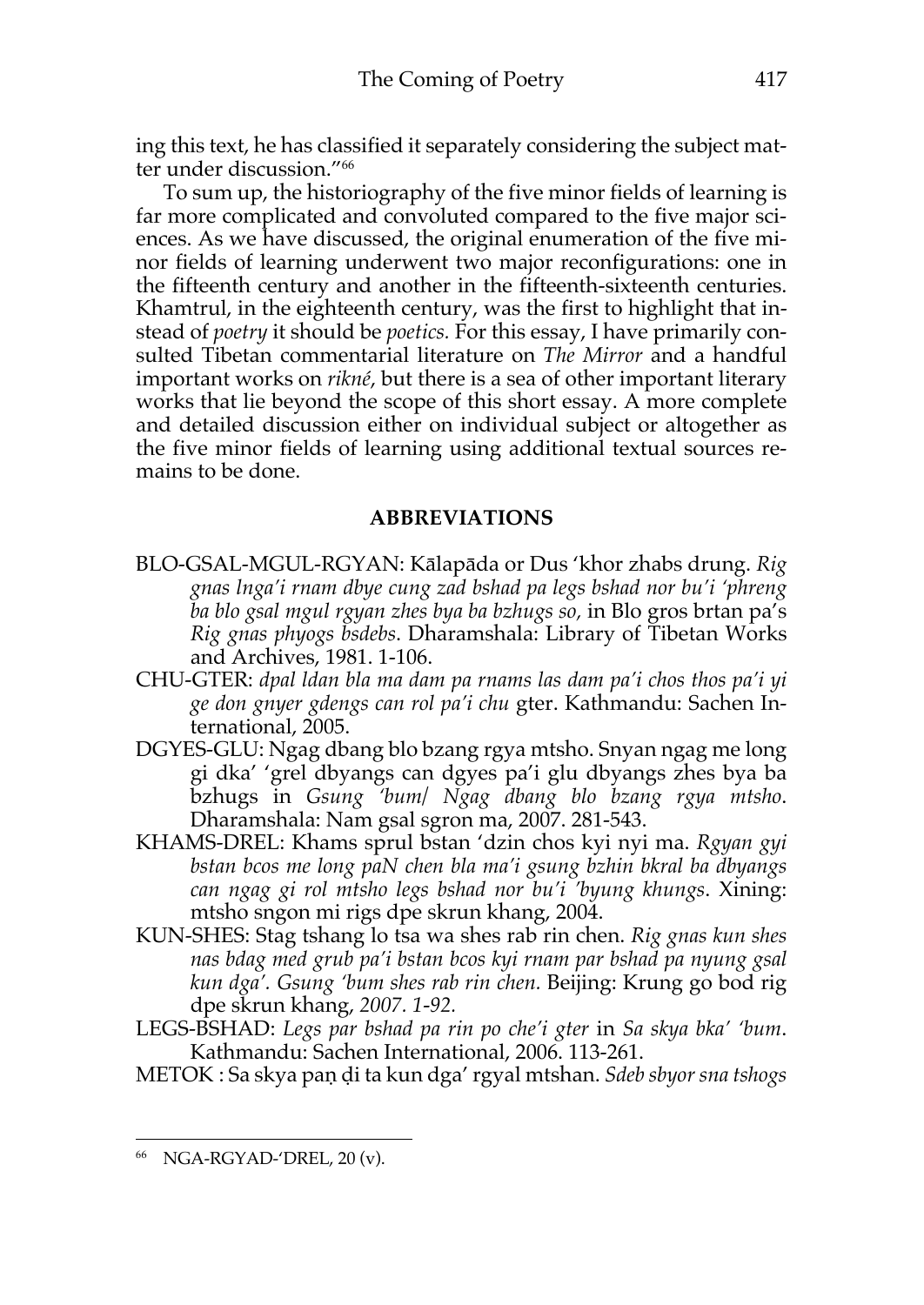*me tog gi chun po* in *Sa skya bka' 'bum*. Kathmandu: Sachen International, 2006. 567-610.

- MKH : Sa skya paṇ ḍi ta kun dga' rgyal mtshan. *Mkhas pa la 'jug pa'i sgo zhes bya ba'i bstan bcos bzhugs so* in Sa skya bka' 'bum. Kathmandu : Sachen International, 2006. 349-478.
- NGA-BRGYAD-DREL : Sa skya paṇ ḍi ta kun dga' rgyal mtshan. *Nga brgyad ma'i 'grel pa* in *Sa skya bka' 'bum*. Kathmandu : Sachen International, 2006. 640-667.
- PANG-DREL : Dpang blo gros brtan pa. *Snyan ngag me long gyi rgya cher 'grel pa gzhung don gsal ba zhes bya ba bzhugs so* in *Dpang lo tsA ba blo gros brtan pa'i gsung phyogs bsdus*. BDRC W2PD17532. 1- 135.
- SNAR-DREL: Snar thang dge 'dun dpal. *Snar thang snyan 'grel.* TBRC W2CZ7881.
- SITU-DRIS-LEN: Chos kyi 'byung gnas. *Dris len sna tshogs nor bu ke tA ka'i phreng ba* in *Gsung 'bum Chos kyi 'byung gnas*. TBRC W26630. Sansal, Kangra: Palpung Sungrab Nyamso Khang, 1990. 8: 461 – 490.
- THA-SNYAD: Dgra 'dul dbang po. *Tha snyad rig gnas lnga ji ltar byung ba'I tshul gsal bar byed pa blo gsal mgrin rgyan legs bshad nor bu'I phreng ba,* in *Sa skya'I chos 'byung gces bsdus.* Beijing*:* Krung go'i bod rig pa dpe skrun khang*, 2009. 5: 212 – 248.*
- TSIG-GTER: Sa skya paṇ ḍi ta kun dga' rgyal mtshan. *Gtsig gi gter zhes bya ba'I bstan bcos bzhugs* in *Sa skya bka' 'bum*. Kathmandu: Sachen International, 2006. 539-567.
- ZHU-CHEN-RIG-GNAS: Zhu chen tshul khrims rin chen. *Bod kyi rig gnas lnga'I rnam gzhag*. Beijing: Mi rigs dpe skrun khang, 1981.

## **Bibliography**

- Anon. 2001. *Bstan 'gyur las sgra bye brag rtogs byed chen mo bod rgya shan sbyar ma.* 藏汉对照丹珠尔佛学分类词典. Beijing: Mi rigs dpe skrun khang.
- Anon. 2004. "Bye brag tu rtogs par byed pa chen po" in *Bstan 'gyur*. Vol. 115. Beijing: Krung go'i bod rig pa'i dpe skrun khang.
- Dimitrov, Dragomir. 2009. "Critical Editions Critically Needed (On the Transmission of the Sñan Nag Me Lon in Tibet)" in *Pāsādikadānaṁ. Festschrift für Bhikkhu Pāsādika. Herausgegeben von Martin Straube, Roland Steiner, Jayandra Soni, Michael Hahn und Mitsuyo Demoto*, *Indica et Tibetica*. Marburg.
- Gethin, Rupert. 1992. "The Mātikās: Memorization, Mindfulness and the List" in *The Mirror of Memory: Reflections on Mindfulness and Remembrance in Indian and Tibetan Buddhism, Ed. by J. Gyatso, 149– 172*.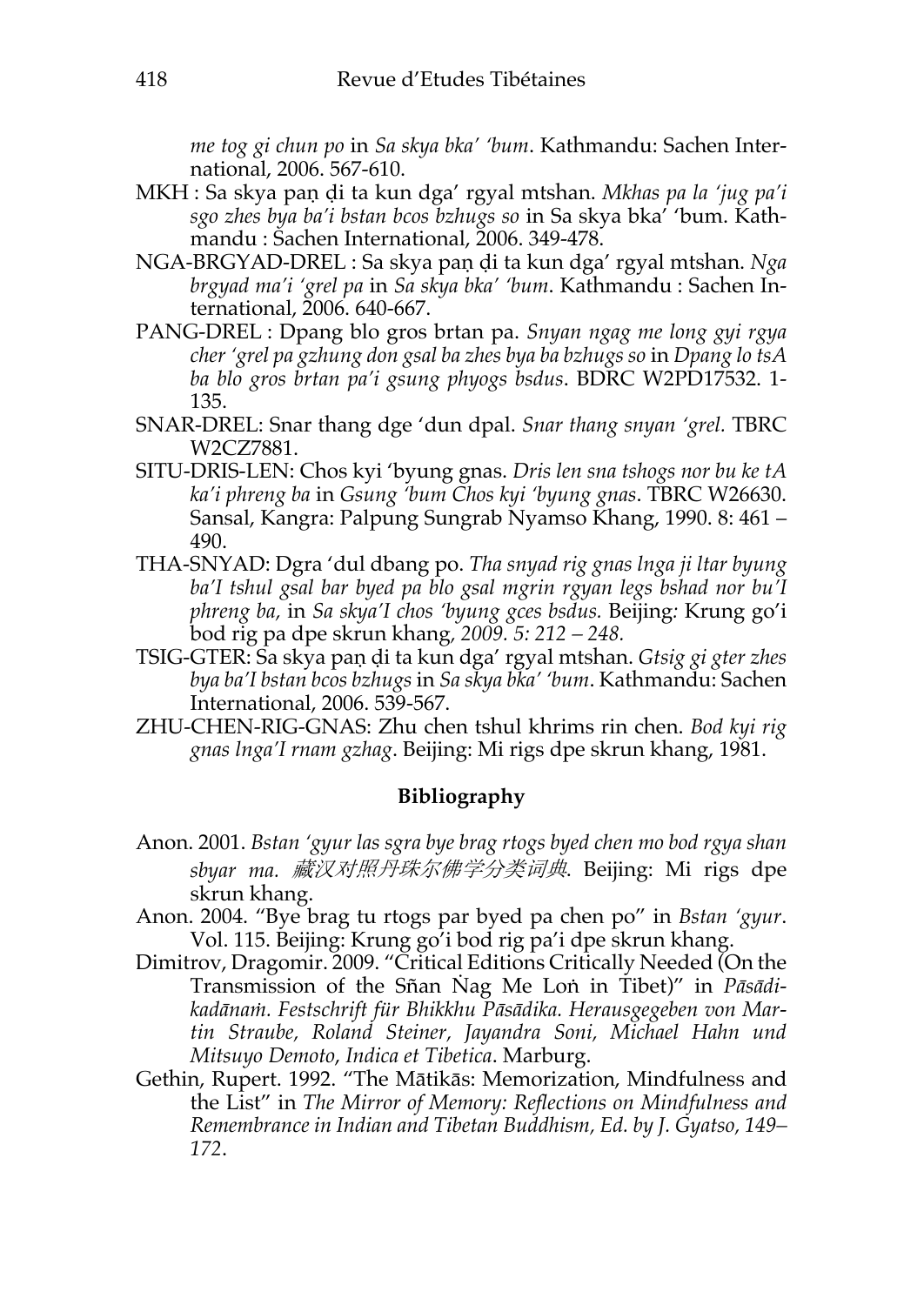- Gold, Jonathan C. 2007. *The Dharma's Gatekeepers: Sakya Pandita on Buddhist Scholarship in Tibet*. Albany: State University of New York Press.
- Grendler, Paul F. 1989. *Schooling in Renaissance Italy: Literacy and Learning, 1300-1600*. Baltimore: Johns Hopkins University Press.
- Gung thang bde ba'i blo gros. 2016. "Snyan ngag gi tshigs su bcad pa dang bstan bcos la sogs pa brtsam pa la nye bar 'jug pa sdeb sbyor pad ma rgyas pa'i dga' tshal" in *Snyan 'grel dpe dkon gces gtus*. Vol. 1. Beijing: Krung go rgyal spyi'i skad yig dpe skrun khang.
- Henrion-Dourcy, Isabelle. 2017. "The Art of the Tibetan Actor: A Lce Lha Mo in the Gaze of Western Performance Theories." *Revue d'Etudes Tibétaines* (40):179–215.
- Jackson, David Paul, and Sa-skya Paṇḍi-ta Kun-dga'-rgyal-mtshan. 1987. *The Entrance Gate for the Wise (Section III): Sa-Skya Paṇḍita on Indian and Tibetan Traditions of Pramāṇa and Philosophical Debate*. Wien: Arbeitskreis für Tibetische und Buddhistische Studien, Universität Wien.
- 'Jam dbyangs kha che. 2016. "Snyan ngag me long gi 'grel pa lus dang rgyan gyi 'dod 'jo" in *Snyan 'grel dpe dkon gces btus*. Vol. 1. Sichuan: Bod yig dpe rnying bsdu sgrig khang.
- Kapstein, Matthew. 2003. "The Indian Literary Identity in Tibet." in *Literary cultures in history: reconstructions from South Asia*. Berkeley: University of California Press.
- Miller, Roy Andrew. 1976. "Thon-Mi Sambhota and His Grammatical Treatises" in *Studies in the Grammatical Tradition in Tibet*. Amsterdam: John Benjamins B.V.,.
- Miller, Roy Andrew. 1993. *Prolegomena to the First Two Tibetan Grammatical Treatises*. Wien: Arbeitskreis für Tibetische und Buddhistische Studien, Universität Wien.
- Mishra, Kameshwar Nath. 2015. *Nga brgyad ma'i 'grel pa bzhugs so, Ahamaṣṭakam, Sa-Pan: The Genius*. Varanasi: Sakya Translation and Research Foundation, 2015.
- Mishra, Krishna. 2009. *The Rise of Wisdom Moon*. United States: NYU Press.
- Ngag dbang blo bzang rgya mtsho. 1991. "Snyan ngag me long gi dka' 'grel dbyangs can dgyes pa'i glu dbyangs" in *gsung 'bum/\_ngag dbang blo bzang rgya mtsho*. Gangtok: Sikkim Research Institute of Tibetology.
- Rinpoche, Samdhong. 2012. *Lvā na dbus dod kyi gtsug lag slob gnyer khang gi rigs glu rtsa 'grel*. Sarnath: Lvā Na dbus bod kyi gtsug lag slob gnyer khang gi slob gnyer bde don lhan tshogs.
- Roerich, George, and Gendün Chöphel, tran. 1976. *The Blue Annals by Gö Lotsawa*. Delhi: Motilal Banarsidass.